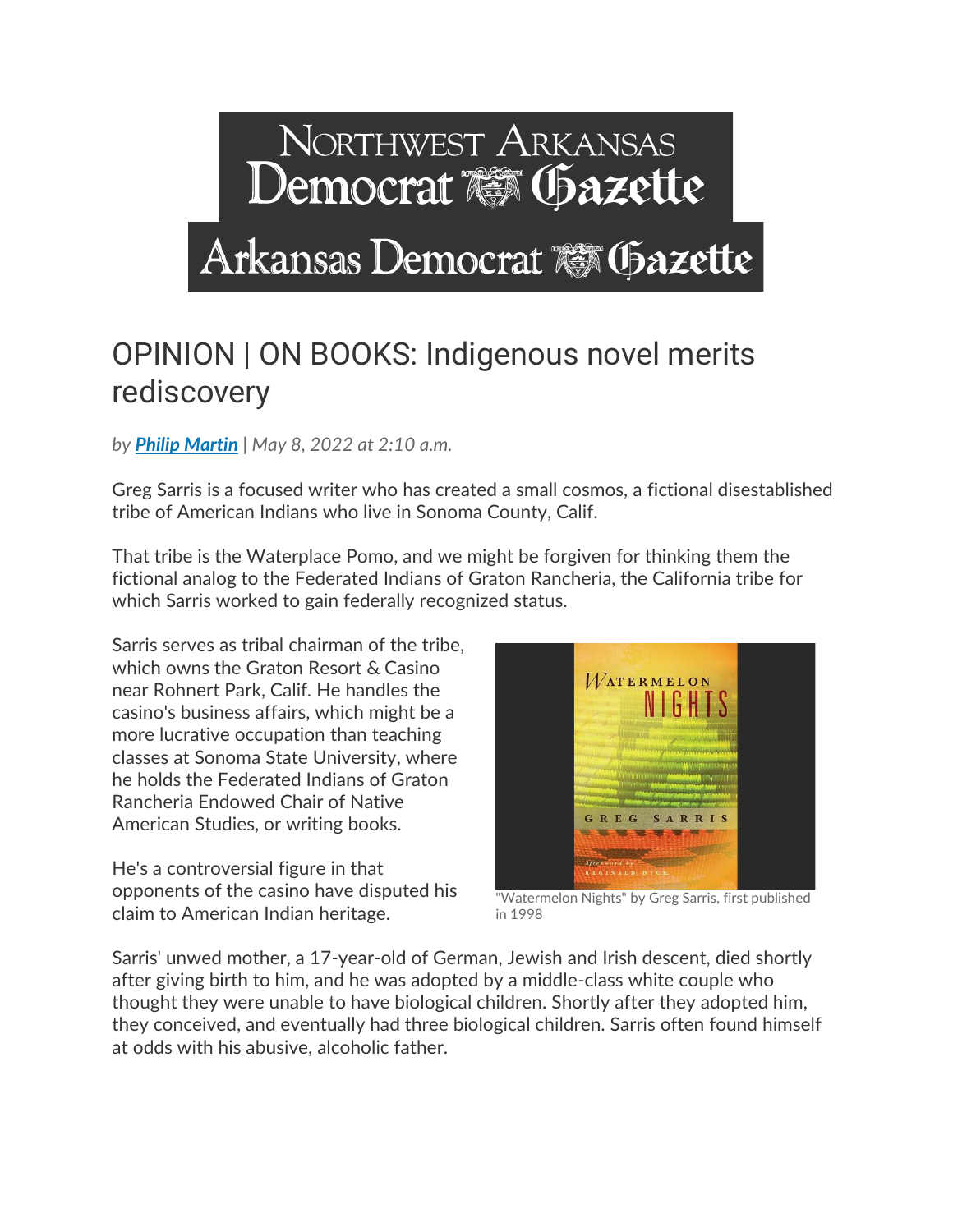To keep the peace, Sarris lived with several foster families. When he was 12 years old he met Pomo basket weaver Mabel McKay, who taught him the Pomos' ways and customs. (Sarris would, in 1994, publish "Mabel McKay: Weaving the Dream," a loving biography of his mentor.)

While no father was named on his birth certificate, Sarris says when he was in graduate school at Stanford he discovered his biological father was of Filipino, Coast Miwok and Southern Pomo descent. He began to work with members of the Miwok and Pomo tribes to regain federal recognition and embraced his identity as an American Indian.

"Watermelon Nights," first published in 1998, is to date the only novel he has written; he has published two highly regarded collections of short stories, 1994's "Grand Avenue" (which became an HBO miniseries in 1996) and 2017's "How a Mountain Was Made."

He has also worked in theater and film and written nonfiction articles  $-$  he often appears on TV talking about American Indian affairs. Obviously he's highly accomplished. And, judging from his website, he is media savvy and alert to opportunities to increase his brand and promote his causes.

So, he's a political activist, a businessman, an academic, a screenwriter and playwright, a television personality. And openly gay.

I expected Sarris' personal story to be more interesting than his writing.

But that's why you read the book. (Well, often, you only have to read a little bit of the book. The dull ones usually announce themselves early.)

And Greg Sarris is a fine superintendent of the world he has created, a world that's both plausible and exotic, tragic and affirming. "Watermelon Nights," re-issued by the University of Oklahoma Press with a new preface by the author and an afterword by scholar Reginal Dyck, is an ambitious, inter-generational work set in Santa Rosa, a small town on the California coast where the Waterplace Pomo settled after being forced off their traditional lands by Mexican raiders in the 19th century.

Now, in the 1990s, the white population of Santa Rosa only grudgingly accepts the presences of the Pomos, who are — like the Bunker Hill American Indians in Kent McKenzie's 1961 film "The Exiles" – gradually losing touch with their native traditions. Only Elba, a tribal elder, and some of the other elders still speak the tribal language.

While Elba works to preserve these ties, her 17-year-old grandson, Johnny Severe, becomes involved in the campaign to secure federal tribal recognition for the Pomo so that they might acquire federal assistance and possibly the return of their land. To do this, he has to establish the genealogy of the tribe, a quasi-biblical undertaking of running down who begat whom. And there are lots of birth certificates with blanks where a father's name should be.